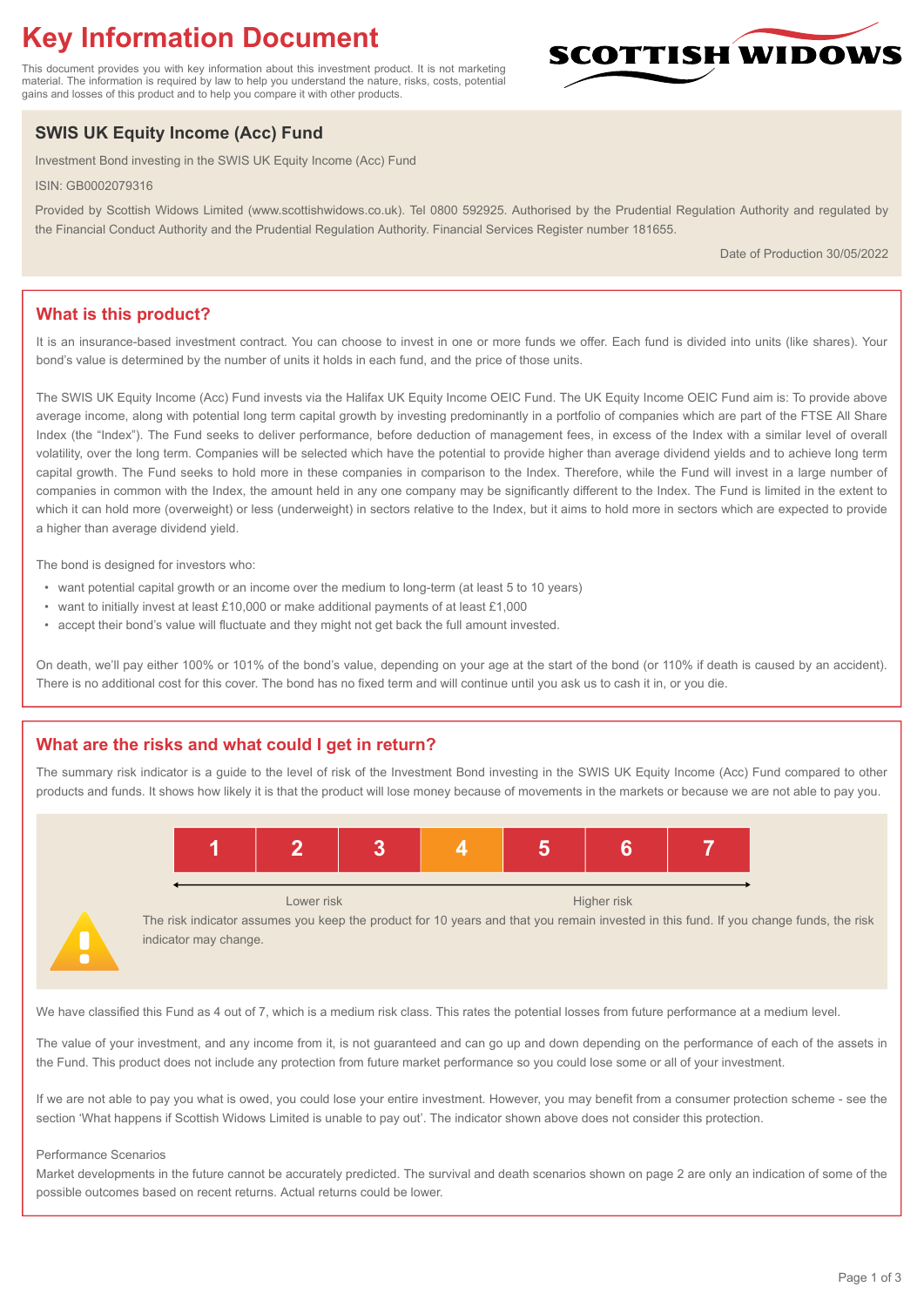

#### **What are the risks and what could I get in return? (continued)**

This table shows the money you could get back over the next 10 years, under different scenarios, assuming that you invest £10,000. The figures below assume no withdrawals are taken and do not allow for any Large Fund Bonus which may apply. The scenarios shown illustrate how your investment could perform. You can compare them with the scenarios of other products. The scenarios presented are an estimate of future performance based on evidence from the past on how the value of this investment varies, and are not an exact indicator. What you get will vary depending on how the market performs and how long you keep the investment. The stress scenario shows what you might get back in extreme market circumstances, and it does not take into account the situation where we are not able to pay you. The death scenario assumes investments perform in line with the moderate scenario.

The figures shown include all the costs of the product itself, but may not include all the costs that you pay to your adviser. The figures do not take into account your personal tax situation, which may also affect how much you get back. Before deciding to invest, you should read the Additional Information Document for more information on the risks and what you might get back. See page 2 for information on how the performance scenarios are calculated.

| <b>Investment £10,000</b> |                                                    |           |                                             |           |  |  |
|---------------------------|----------------------------------------------------|-----------|---------------------------------------------|-----------|--|--|
|                           |                                                    | 5 years   | 10 years<br>(Recommended<br>holding period) |           |  |  |
| <b>Survival Scenarios</b> |                                                    |           |                                             |           |  |  |
| <b>Stress scenario</b>    | £1,602<br>What you might get back after costs      |           | £4,132                                      | £2,702    |  |  |
|                           | $-83.98%$<br>Average return each year              |           | $-16.20%$                                   | $-12.26%$ |  |  |
| Unfavourable scenario     | What you might get back after costs<br>£7,954      |           | £6,063                                      | £4,963    |  |  |
|                           | Average return each year                           | $-20.46%$ | $-9.52%$                                    | $-6.77%$  |  |  |
| Moderate scenario         | What you might get back after costs                | £9,999    | £10,060                                     | £10,137   |  |  |
|                           | Average return each year                           | $-0.01%$  | 0.12%                                       | 0.14%     |  |  |
| Favourable scenario       | What you might get back after costs                | £12,431   | £16,508                                     | £20,475   |  |  |
| Average return each year  |                                                    | 24.31%    | 10.55%                                      | 7.43%     |  |  |
| <b>Death scenarios</b>    |                                                    |           |                                             |           |  |  |
| Insured event             | What your beneficiaries might get back after costs | £10,099   | £10,161                                     | £10,238   |  |  |

#### **What happens if Scottish Widows is unable to pay out?**

Your Plan is fully covered by the Financial Services Compensation Scheme. More information about compensation arrangements is available from the Financial Services Compensation Scheme, who can be contacted on 0800 678 1100 or 0207 741 4100 or via their website at www.fscs.org.uk

#### **What are the costs?**

The Reduction in Yield (RIY) shows what impact the total costs you pay will have on the investment return you might get. The total costs take into account one-off, ongoing and incidental costs. The amounts shown here are the cumulative costs of the product itself, for three different holding periods. The monetary figures shown assume you invest £10,000 and investments perform in line with the moderate scenario. The figures are estimates and may change in the future. The person selling you or advising you about this product may charge you other costs. If so, this person will provide you with information about these costs, and show you the impact that all costs will have on your investment over time.

| Investment £10,000              |                             |                              |                            |  |  |  |
|---------------------------------|-----------------------------|------------------------------|----------------------------|--|--|--|
| <b>Scenarios</b>                | If you cash in after 1 year | If you cash in after 5 years | If you cash in at 10 years |  |  |  |
| Total costs                     | £185                        | £708                         | £1,327                     |  |  |  |
| Impact on return (RIY) per year | .86%                        | 1.45%                        | 1.40%                      |  |  |  |